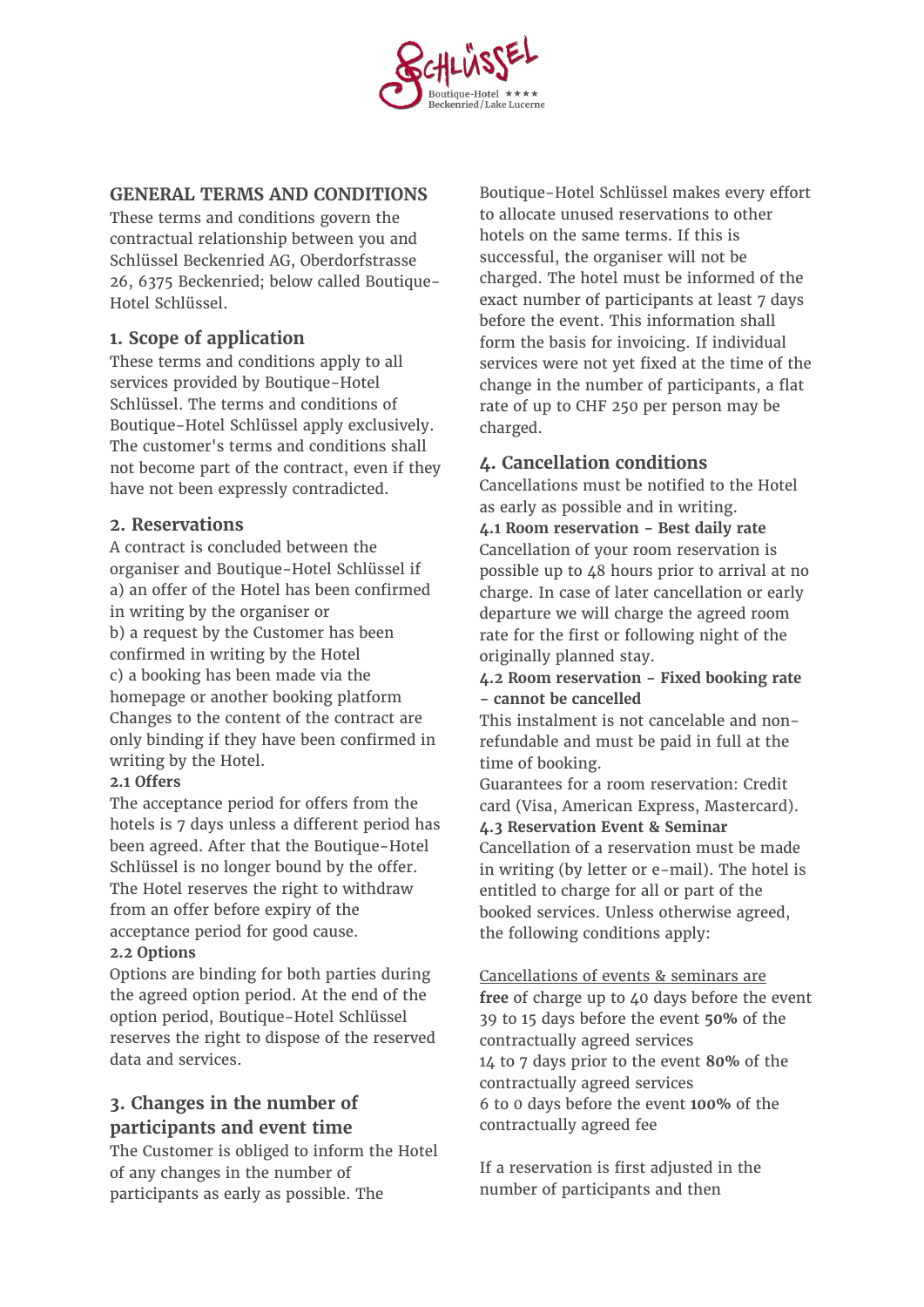

completely cancelled, the originally contractually agreed number of persons shall be used as the basis for calculating the cancellation fee.

## **5. Terms of payment**

### **5.1 Best daily rate**

Payment on arrival in cash or by credit card **5.2 Fixed booking rate**

Payment in advance by credit card

### **5.3 Invoices**

If payment by invoice has been agreed, these are due within 30 days of the invoice date without deduction.

The invoiced services shall be deemed to have been provided completely and properly if the organiser does not raise any objections within the payment period. The Boutique-Hotel Schlüssel reserves the right to request a deposit of 50% of the agreed services. For reservations with a foreign billing address or reservations from abroad, a deposit of 100% of the reserved services can be requested. If the organiser is in default with the payment of the deposit, the Hotel is entitled to withdraw from the contract in accordance with clause 8.1 of these Terms and Conditions. The down payment shall be offset against the costs in the cases set out in Clauses 3-5 of these Terms and Conditions.

In case of default, Boutique-Hotel Schlüssel reserves the right to charge the costs of reminders, address investigations and credit checks, including the fees of a lawyer. The organiser declares his agreement with the calculation of these costs, even if they are not or only partially refundable according to legal regulations.

# **6. Resignation by Boutique-Hotel Schlüssel**

the Hotel shall be entitled to withdraw from the contract for good cause at any time. Important reasons are official requirements and prohibitions, safety aspects and cases of force majeure as well as other circumstances for which the Hotel is not responsible or over which it has no influence. In such cases the Hotel shall assist in organising suitable

replacement capacity. Boutique-Hotel Schlüssel may also withdraw from the contract under the following conditions a) There are reasonable grounds to believe that the event or its participants endanger the smooth running of the business, safety or reputation of the Hotel or its guests. b) The Hotel discovers that events have been booked under misleading or false statements of material facts or for a purpose other than that for which they were notified. c) Third parties who have been involved by the Hotel in the organisation of the event at the instigation of the organiser are prevented from providing services in whole or in part. The Hotel shall declare its withdrawal as soon as it becomes aware of the reasons justifying such withdrawal and shall inform the organiser without delay. The organiser shall not be entitled to claim damages against Boutique-Hotel Schlüssel in any of the cases mentioned above.

# **7. Liability**

### **7.1 Hotel services**

The organiser is liable for the entire invoice amount, including the services obtained from his employees, auxiliary persons and event participants. Exceptions must be agreed in writing.

### **7.2 Damage**

The organiser shall be liable for all damage and losses incurred by the Hotel through himself, his employees, auxiliary persons or event participants. Proof of fault is not required. The Hotel may require the organiser to furnish proof of reasonable security (e.g. insurance, deposits, guarantees).

### **7.3 Theft**

Boutique-Hotel Schlüssel is not liable for theft or damage to items brought in by the organiser, his staff, auxiliary persons or event participants. This also applies to vehicles parked in the hotel car parks.

## **7.4 Equipment**

Insofar as the Hotel provides technical or other facilities for the organiser or procures them from third parties, it shall act in the